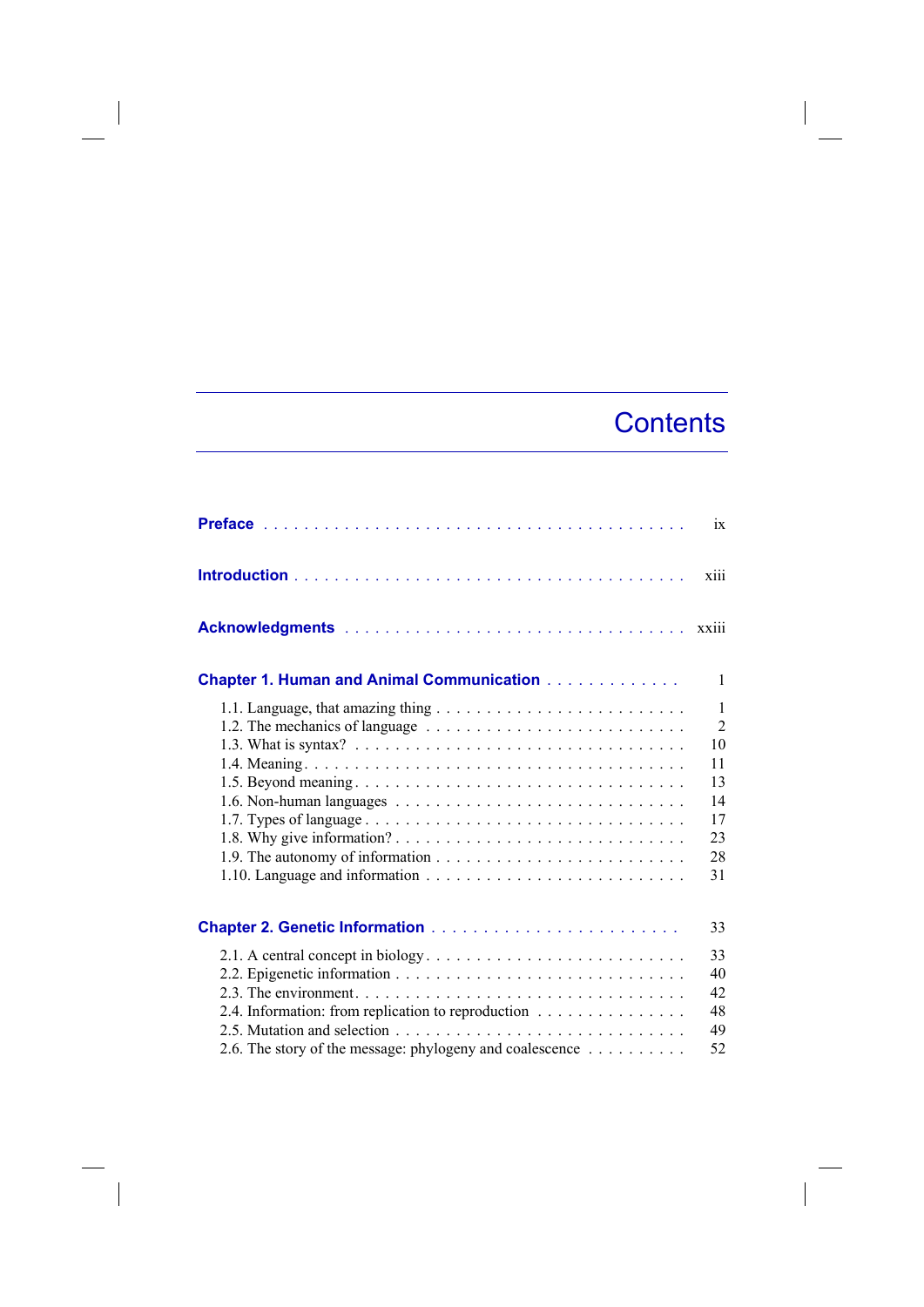$\overline{\phantom{a}}$ 

| 2.7. The point of view of the reading system                     | 58  |
|------------------------------------------------------------------|-----|
|                                                                  | 60  |
| 2.9. The tree and the web  and some complexities there!          | 64  |
| 2.10. When information and individual can no longer be confused. | 66  |
| 2.11. Conflicts and levels of integration: avatars               | 71  |
| 2.12. Sociobiology, altruism and information                     | 73  |
|                                                                  | 75  |
|                                                                  | 77  |
|                                                                  | 79  |
| 3.1. An information-centered perspective of the ecosystem        | 79  |
|                                                                  | 82  |
| 3.3. Biodiversity: an ecosystem made up of individuals           | 87  |
| 3.4. Phylogeny of communities: biology in the arena.             | 90  |
| 3.5. The ecosystem: a physical system or a biological system?    | 92  |
| 3.6. An ecosystem made up of matter and energy                   | 96  |
|                                                                  | 98  |
|                                                                  | 106 |
|                                                                  | 110 |
| 3.10. Flow and balance of ecosystemic information                | 117 |
|                                                                  | 121 |
|                                                                  | 129 |
|                                                                  | 133 |
|                                                                  | 133 |
| 4.2. Information measured by complexity                          | 136 |
|                                                                  | 137 |
|                                                                  | 139 |
|                                                                  | 142 |
|                                                                  | 145 |
|                                                                  | 149 |
|                                                                  | 149 |
|                                                                  | 151 |
|                                                                  | 152 |
|                                                                  | 155 |
|                                                                  | 156 |
|                                                                  | 158 |
|                                                                  | 159 |